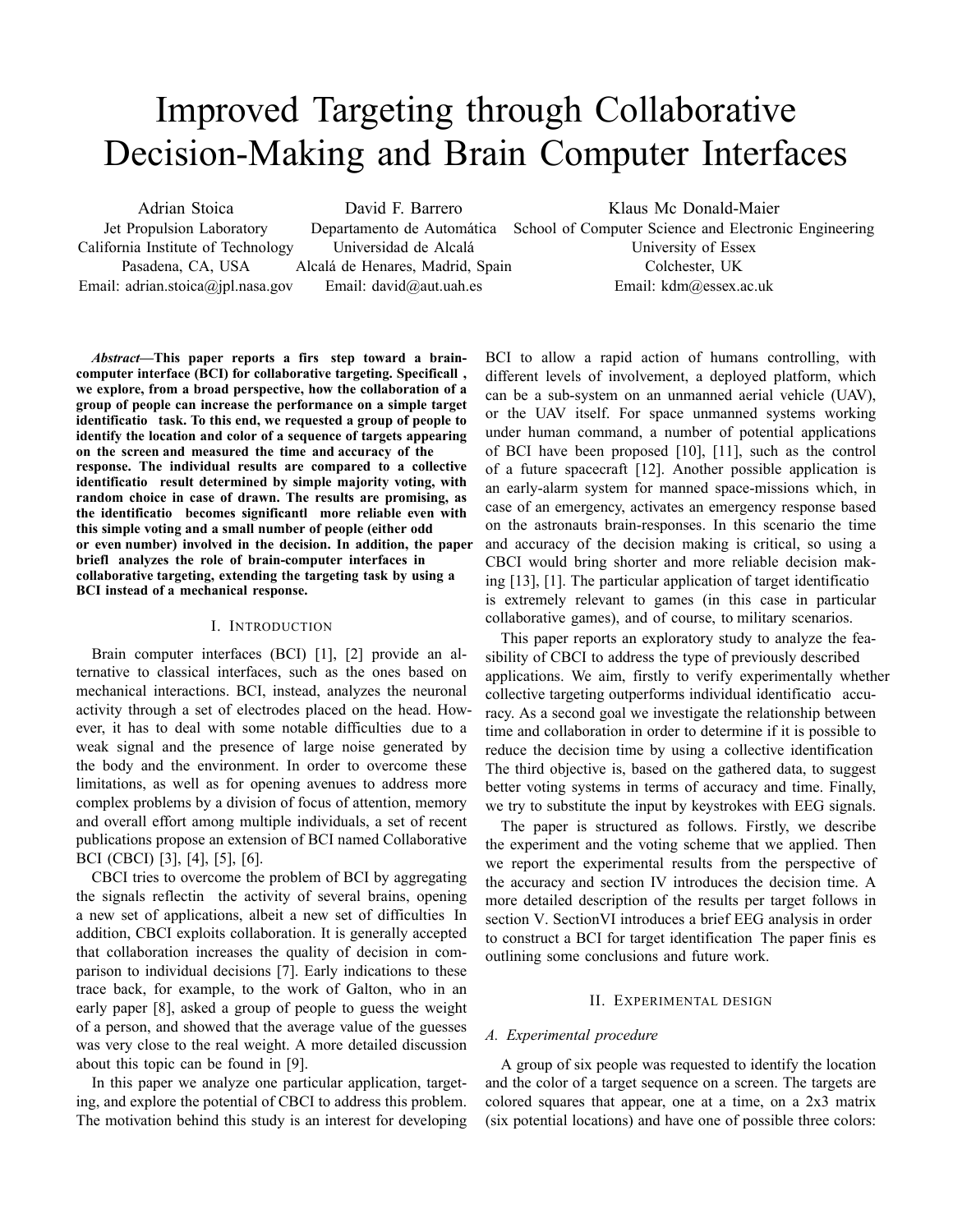

Fig. 1. Screenshot that shows the sequence target-pause-target. The subjects had to identify the location and color of a sequence with 30 targets.

TABLE I SUMMARY OF THE MAIN EXPERIMENTAL PARAMETERS.

| Parameter          | Value and description                           |
|--------------------|-------------------------------------------------|
| Subjects           | 6, ages between 27 and 43, 5 males and 1 female |
| Trials             | One serie with 30 trials                        |
| Stimuli location   | Matrix 3x2                                      |
| Stimuli color      | Green, yellow and red                           |
| Stimuli time       | 700 milliseconds                                |
| Stimuli Pause time | 300 milliseconds                                |

green, yellow and red<sup>1</sup>. The screen showed the targets in a sequence, f rst, it showed the target along 700 milliseconds, then there was a pause of 300 milliseconds (see Fig. 1). After the pause, the screen showed the next target. The sequence shown to the subjects contained 30 targets generated randomly; this sequence remained the same for all the subjects to expose them to the same task diff culty.

The subjects provided the answers mechanically with a computer keyboard. Each location and color had an associated key in the keyboard. The subjects could provide the location and color in the order they preferred, but once they provided an answer, they could not change it. The assignment of keys to locations and colors was explained to each subject before performing the experiment. We observed that the results, in terms of accuracy and decision time, were very low for subjects who took the test without a prior training. As a consequence each subject was trained with three series of

15 targets before gathering the data for processing.

Given that the objective is to determine how a collective identif cation of the target can improve the accuracy and decision time, we set the target times hard enough to make most subject fail about 70% of the trials. The timing was set on the basis of the results of an exploratory experiment. Table I summarizes the main parameters in the experiment.

For each subject in the experiment, we recorded the location and color that they identif ed, as well as the ground truth. In order to add the time to the analysis, we also recorded, for

each target, the time elapsed from its visualization to the f rst keystroke, which is referred in the following as the reaction time (RT).

## *B. Votation mechanism*

The voting mechanism is simple majority. We consider the individual responses of the subjects as votes, and the collective response is assigned to be the identif cation that gathers most votes. In this way if, for instance, two subjects identify the target as red, and one subject as green, the collective response is red. This study carried out an experiment with two identif cation tasks: location and color. Despite the are reasons to think that they can have some interactions, we have considered them as independent tasks and, therefore, we made two votings for each subject and target, one for location and the another one for color. In this way we keep the decision making simple, providing a baseline to compare future works. When a subject was unable to provide an answer in the given time, we consider that he made a blank vote.

Majority systems have to deal with draws. In our experiments, we choose a naïve draw resolution mechanism that consists on randomly selecting one of the disputed identif cation. Draws happen more when there are few subjects and when the number of subjects is even; the worst scenario from this point of view is when there are only two voting subjects, in which case any disagreement results in a draw. Another issue is when there are no valid votes, in this case, the system is unable to determine the result because it lacks any information to guide its decision, and then we say that the response is empty.

We intend to explore more sophisticated voting mechanisms, which might, for example, learn from prior experience and favor the response of subjects who did particularly well for the specif c context, or vice-versa, weight less the responses from users who consistently made specif c mistakes; color and location may also be correlated. At this stage we only implemented a simple voting mechanism that considers location and color tasks as independent. This simple voting system has nonetheless proven successful, and serves as reference to compare future voting mechanisms.

# III. ACCURACY OF COLLECTIVE TARGET IDENTIFICATION

The individual accuracy (ratio of the correct identif cations) and RT provides a basis to compare the collective results. To this end, Table II reports the individual accuracy and number of empty responses of all the subjects involved in the experiment.

Subject six is the best scoring individual in the location task, with an accuracy 0.9; analogously, the most accurate individual in color identif cation is subject three, with 0.93. It turns out that subject six is also the one with the lowest mean RT, which is 592ms. The slowest subject was subject two, whose median RT is 752ms. RT is discussed in detail in section IV.

Figure 2 visualizes the relationship between the number of subjects involved in the collective identif cation and the accuracy. It reveals that the accuracy increases when more people are involved in the decision. To compute the accuracy

<sup>&</sup>lt;sup>1</sup>We also tried this experiment with bigger matrices and higher number of targets, however, the keyboard turned out to be a bad input device in those conditions because of the mapping between locations/colors and keys. We also tried with a mouse, yet the mouse movement required too much time and had an unacceptable inf uence on the time measurements. Finally we decided to use a small matrix with three colors and a keyboard as input device.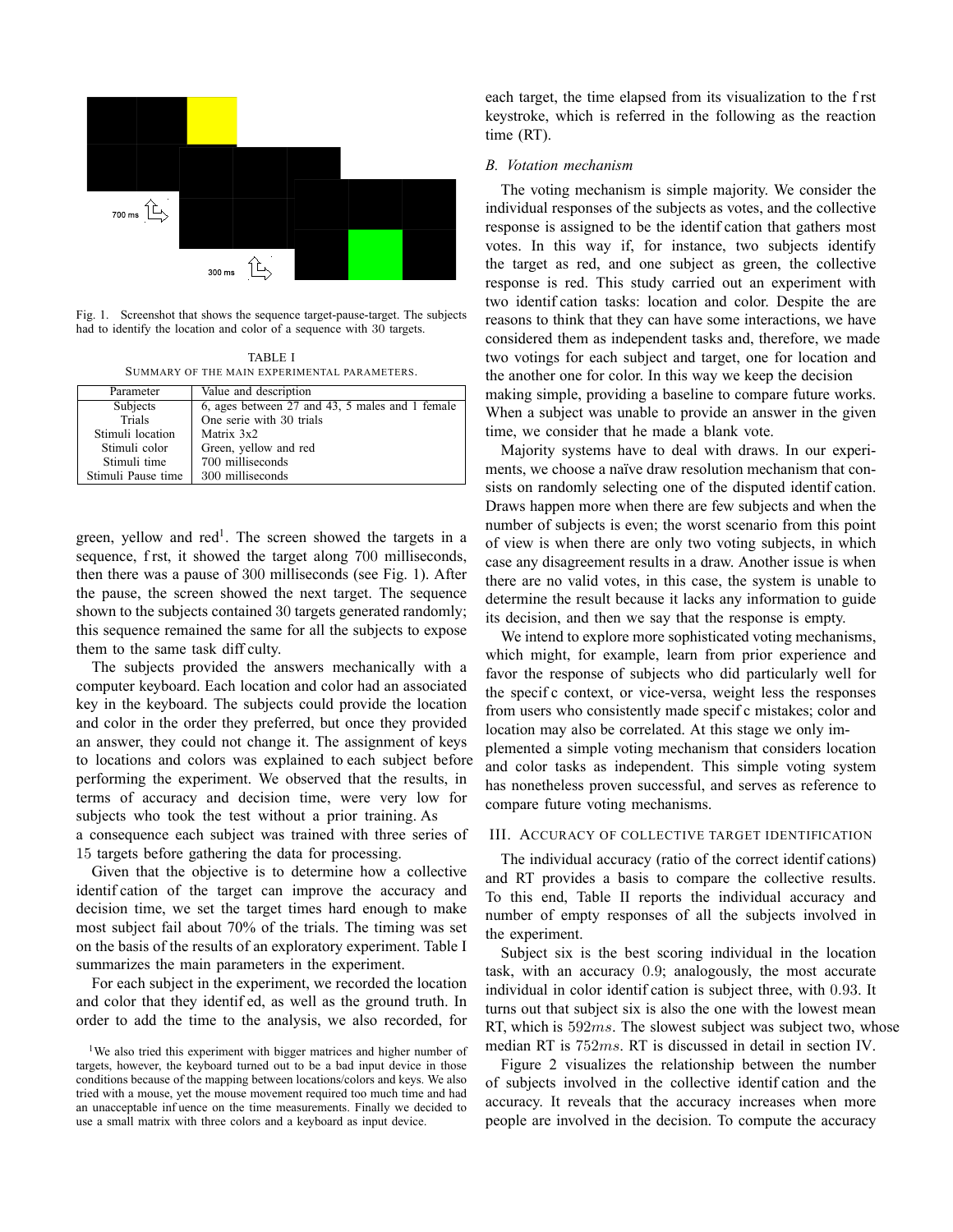### TABLE II

INDIVIDUAL ACCURACY IDENTIFYING THE TARGET LOCATION AND COLOR, EACH SUBJECT WAS STIMULATED WITH 30 TARGETS. THE TABLE ALSO REPORTS THE NUMBER OF EMPTY RESPONSES (NO VALID VOTE).

|           | Location |       | Color    |          | Mean RT (ms)  |
|-----------|----------|-------|----------|----------|---------------|
|           | Accuracy | Empty | Accuracy | Empty    |               |
| Subject 1 | 0.47     | 12    | 0.67     | o        | $647 \pm 102$ |
| Subject 2 | 0.6      | 10    | 0.5      | 10       | $752 \pm 95$  |
| Subject 3 | 0.67     |       | 0.93     | $\theta$ | $728 \pm 77$  |
| Subject 4 | 0.83     |       | 0.23     | 23       | $723 \pm 68$  |
| Subject 5 | 0.8      |       | 0.87     | $\theta$ | $674 \pm 124$ |
| Subject 6 | 0.9      |       | 0.77     |          | $592 \pm 85$  |



Fig. 2. Accuracy of location (left) and color (right) identif cation involving a varying number of subjects. With only one subject the voting gives the same result that considering the subject alone. Each point in the diagram represents the result of the collective decision (or of a single individual in case of a single participant). For each number of subjects we sampled ten times and computed the accuracy and number of empty responses.

shown in Fig. 2 we took  $n \in \{1, 2, 3, 4, 5, 6\}$  random subjects, computed the accuracy with the 30 targets and averaged the value, repeating this procedure 10 times. We should point out that when  $n = 1$  the target identification is individual, there is no collective decision from multiple individuals and, as a consequence, the result is the same as shown in Table II.

The most interesting fact in Fig. 2 is the accuracy increase with the number of subjects. Related to this, the number of empty responses decreases with the number of subjects as well and hence both perspectives indicate a clear benef t of collective decision making. However, the increase of the decision quality was bounded. Adding more subjects increased the accuracy up to a point placed around three people. From that point, for this experiment, adding new subjects had a limited impact.

Of course, accuracy and empty responses are closely related

to each other: An empty response means that the subject failed identifying a target, and therefore it reduces the accuracy. It is clear when comparing the location accuracy and empty responses in Fig. 2; the former reduces the empty responses dramatically with three subjects, meaning that there is, at least, one valid response, but the accuracy is not one, meaning that there are incorrect identif cations. As the number of subjects increases, the accuracy also increases. Interestingly, color identif cation has a slightly different behavior. As in location identif cation, the number of empty answers went to zero with three subjects, but the increase of accuracy is much more modest.

Table II shows that the best subject identifying the location (subject six) achieved an accuracy of 0.9, while the best one in color identif cation is subject three with 0.93. It is worth to compare these best individuals with the collective identif cation. With two subjects, the mean accuracy increases and its variability drops as well; the accuracy is similar to the accuracy of the best single individual in average terms. When the number of subjects increases to three, the resulting accuracy always improves over the best individual.

Color identif cation has a slightly different behavior. Increasing the number of subjects has a less evident benef t. It reduces the variability slowly, so, the increase of the mean accuracy with the number of subjects is less evident. Actually, in this case, the best individual (subject five) almost always has a better accuracy (0.93) then collective identif cation, which requires six subjects to equal the best individual. The poor performance of subject four in color identif cation (0.23) and the low number of subjects may explain this result. When subject four is sampled to compute the accuracy, he reduces signif cantly the color identif cation accuracy. In a more intelligent voting scheme this information can be used to improve the result after learning performance models for users, and not including them in specif c aspects of decision where they consistently sub-perform.

The accuracy improvement when two subjects are involved, in comparison to one, is an interesting, unexpected result. With two subjects, in case of disagreement, the decision is taken at random with almost no information, and this can happen often. Under these conditions one could expect poor results, but, on the contrary, the increase of the accuracy is notable, more if we consider the naïve voting mechanism. To explain this, we can take the opposite point of view - even though the subjects disagree in what the correct identif cation is, at least they agree what identif cations are incorrect. Subject A might say that the target is green, and subject B that it is yellow, but in this case both agree the target is not red. This information is considered implicitly by the draw resolution mechanism adopted, and is the cause for accuracy improvement.

The conclusion in this section is that the collective decision outperformed best individual decision in the location identif cation task. However, the effect of the collaboration in color identif cation is less evident, probably due to the presence of a poor performance subject in the experiment. The accuracy is important in almost any application we can envision, however, it only provides a partial view of the reality. To complete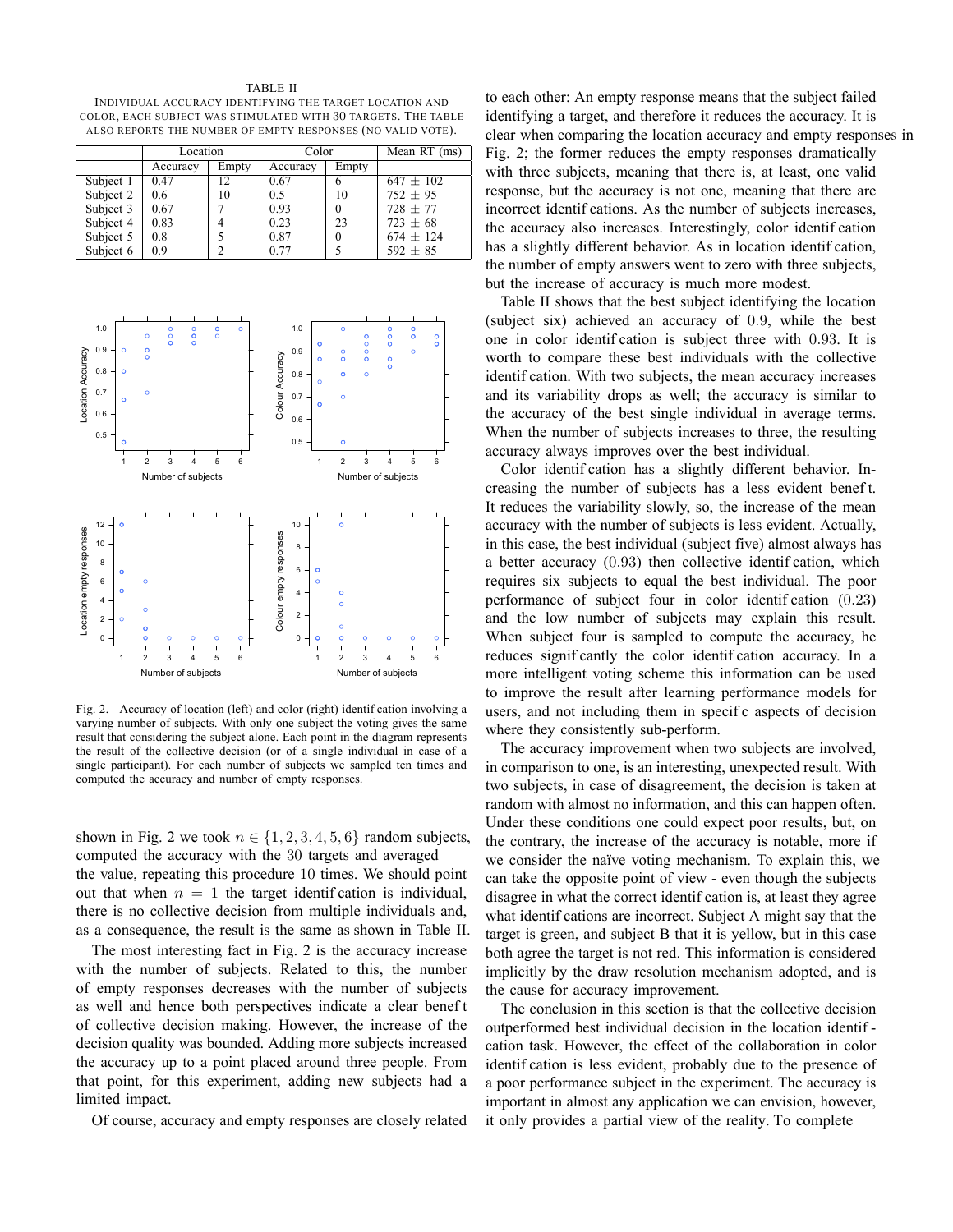

Fig. 3. Histogram of the reaction time.

our understanding, we have to include the study of the time needed for target identif cation by a collective decision.

## IV. TIME TO IDENTIFY THE TARGET

The decision time plays a critical role in some application domains and, therefore, should be taken into account. However, the existence of two tasks in the experiment poses a diff culty that has to be addressed. The time consumed to perform both tasks is not a good choice because the subject might fail giving an answer to one of the tasks and, as a consequence, the time measure would be invalid, giving an unrealistic perspective. So, instead of using the time used to perform both tasks, we measure time of the f rst response which is the f rst keystroke; in other words, we measure the RT.

In total, there were  $6x30 = 180$  targets, and, as Table II shows, 65 empty responses in our experiments, which gives 115 valid time measurements. The summary statistics of the RT times are the following ones:

|  |  | Min. 1st Ou. Median Mean 3rd Ou. Max. |  |
|--|--|---------------------------------------|--|
|  |  | 456.0 589.0 680.0 678.0 772.5 953.0   |  |

We should remark that these RTs are measured for each target, while the RTs shown in Table II are average values computed for each subject. The histogram in Fig. 3 completes the description of the RT showing that its distribution is quite symmetrical with its mean placed on 680ms. It is clear that there is a lower bound to the RT, which in our data is  $456ms$ ; the upper limit is imposed by the time window in which the subjects could provide the identif cation, in this case  $1000ms$ .

The histogram in Fig. 3 shows the presence of a lower bound to the time required by the collective target identif cation. Collective identif cation requires at least this time in order to gather the individual responses. In order to better understand this relationship, we have plotted Fig. 4, which relates the accuracy and number of empty responses with the RT. To plot Fig. 4, we computed the accuracy of the collective identif cation with the responses given with a RT less than a value  $t_0$ . Then, this process was repeated for different values of  $t_0$  between 200 and 1000 $ms$ .

As hypothesized, Fig. 4 shows that there are no answers until 450ms, and therefore, the accuracy before that moment is zero. After that, the subjects begin to provide answers (see the



Fig. 4. Accuracy and empty responses of location identif cation (left column) and color identif cation (right column) as function of the time.

bottom row of Fig. 4) and subsequently the accuracy begins to increase with time, at a constant rate until a saturation point. In this point almost all the responses needed to identify the target accurately are available, but the new responses do not improve the performance. We also can observe some oscillations in the accuracy generated by the random choice done in case of draw.

Figure 4 also shows the presence of two boundaries in order to get an accurate identif cation with time constrains: A lower boundary given by the minimum RT and an upper boundary that limits the accuracy improvement. Between these two boundaries, there is a trade-off, a faster collective identif cation is feasible at a cost of a lower accuracy; and the opposite, a more accurate identif cation can be done if more time is allowed.

These experiments show that there are at least two factors that inf uence the identif cation accuracy: number of subjects and time window. However, these factors are not independent, a larger window time enables getting more responses. To better understand their relationship, we plotted the accuracy versus the number of subjects and time following the same procedure previously described; simply we have introduced both variables in the plot. The result is in Fig. 5.

Figure 5 relates the accuracy to the number of subjects and time. The behavior is as expected. The boundaries of the response time are clear in the f gure. The lower boundary remains constant regardless of the number of subjects involved in the identif cation; on the contrary, the upper boundary depends on the number of subjects, with limits, including that the involvement of more subjects decreases the time required to achieve a perfect accuracy, suggesting that we can achieve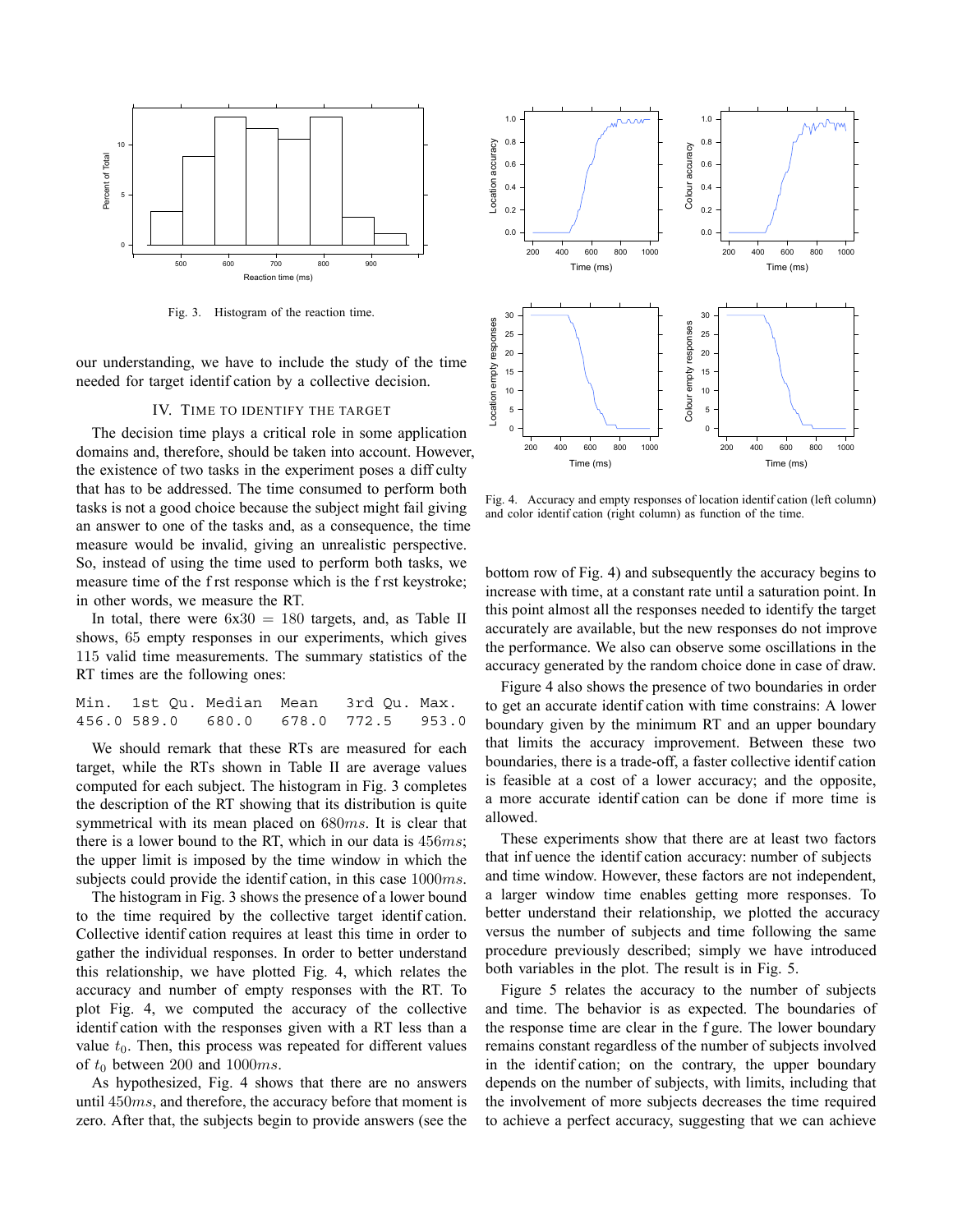# **Location accuracy**

# **Colour accuracy**





Fig. 5. Accuracy of location (left column) and color identif cation (right column) versus the time and number of subjects.

better identif cation accuracy in less time.

Based on these results, we conclude that there is a lower boundary of around 450ms to the identif cation time given by the minimum time required by the users to perceive the target, process it mentally, and provide the mechanical response. Beyond a saturation point, providing more time does not increase the accuracy signif cantly. All these results have considered average values; in the following section we study the responses individually.

## V. FINE-GRAIN ANALYSIS

In this section we aim to analyze the results individually, studying the identif cation accuracy depending on each target and subject. This will provide a fine-grain data that would allow us a deeper understanding of the results.

Figure 6 relates the median RT and the accuracy of each subject. We could expect a positive correlation between time and accuracy, those subjects that require more time should be able to identify better the target. However, our data do not support this hypothesis; on the contrary, it shows a lack of pattern in the data. This result contradicts the one reported by [14] showing a linear relationship between the accuracy and median RT. An explication to this discrepancy can be found in the mechanical part of our experiment. In opposition to [14], in our experiment the subjects had to provide a mechanical response, while [14] captures the ERP signal directly from the brain cortex. The lack of correlation between accuracy and reaction time observed in our experiment suggests that the mechanical response induces variability to the RT, probably



Fig. 6. Scatterplot relating the accuracy and median response time per subject. Each point in the plot represents one subject.

depending on the subject personal skills, for instance, if the subject performs any activity that requires mechanical coordination, such as playing piano or videogames.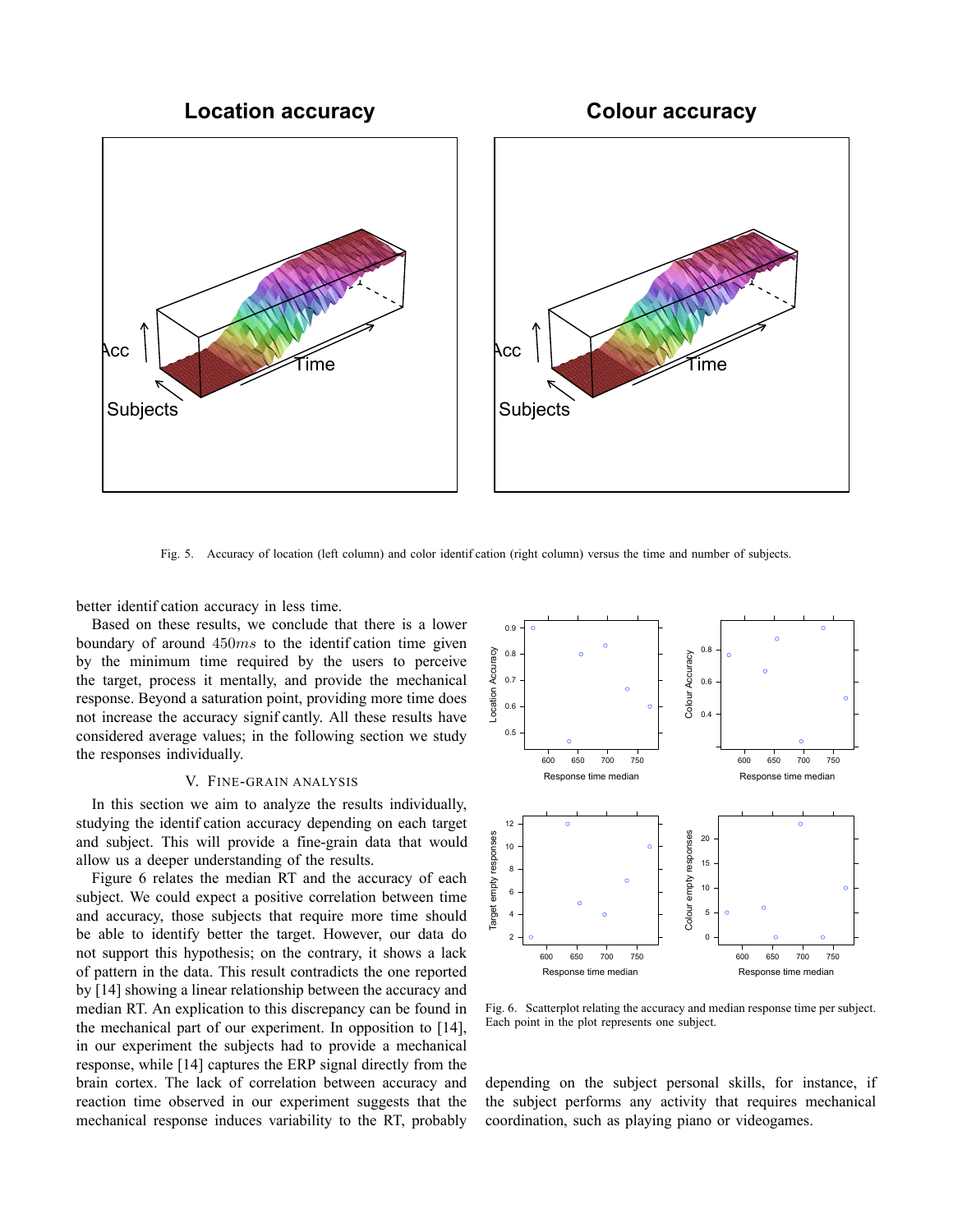

Fig. 7. Number of correct, incorrect and empty responses for location (left) and color (right) identif cation.

The result of the identif cation for each target is visualized in Fig. 7. Both tasks, the choice of location and color, give similar results: the loss of accuracy is the result of empty responses more so than the incorrect identif cations. In addition, the f gure suggests that the results get worse in targets presented towards the end; in particular, there are more empty responses there than in the beginning of the sequence. The probable cause is fatigue, or possibly a reduced excitement with the task. To avoid this, one may split the target series into two or three shorter ones.

## VI. EEG ANALYSIS

The f inal goal of this research is to substitute the input keyboard with a BCI, using the non-invasive EEG signal acquired from the subject to identify the location and position of the target. This exciting topic has generated a great interest in the research community yielding, as a result, a large corpu of literature addressing this problem from different perspectives [15]. Perhaps, the best results comes from the detection of the P300 wave, also known as event related potential or simply ERP [16], [17]. Different techniques have been proposed, such as Genetic Programming [18] or Evolution Strategies [19].

In this preliminary study, we just recorded the brain activity of a subject performing the test previously described. The subject is a 35 years old male who performed the test sitting on a chair, in a low noise environment. The subject was requested to avoid any motion, with the exception of the eyes, that could be grazed into the target, to avoid any interference with the EEG. In order to perform a neuronal activity, the subject had to identify the color and mentally (silently) name it.

We used a commercial, low-cost, EPOC Emotiv device to acquire electrical signals from the head (while EMOTIV presents it as an EEG capturing device, the users tend to agree that the signals include also EMG, EOG, etc). EPOC has 14 active channels, and two reference channels and samples at a rate or 128 Hz in the band 0.2-45Hz with a resolution of 16 bits. The data acquisition began with the test and lasted until its end, 30 seconds later.

Figure 8 plots the resulting EEG. There are vertical lines marking the beginning of a new target (700 ms stimulus). Its color indicates the target color, which is green, yellow or red; green vertical lines indicate a 200 ms pause. The bad adherence of some electrodes introduced an unacceptable amount of noise to the signal in some channels, which were ignored. The S/N ratio I poor, however, channel F4 clearly shows periodic peaks that, interestingly, coincide in time with the appearance of the target. This correlation appears along all the data sequence, as well as along all the sequence it correlates closely the emergence of the stimuli.

While this research is not yet completed, the magnitude of the peaks in channel F4 indicates, however, that it is unlikely to be EEG. As F4 is placed on the frontal bone, close to the eye, this gives credence to another explanation of the origin of this signal, which is extraocular or frontal muscles. To test this hypothesis, we can compare F4 to its symmetrical channel F3, but the result of this comparison is not conclusive. F3 presents much noise, and the peaks are not so clear, however, it seems to contain some peaks, for example, around  $t = 11s$ , but this is unclear so far. Another conjecture that perhaps could explain the F4 periodic signal is that the peaks had some connection with the heartbeats; this will be easily verif able in a future experiment, yet unfortunately current data recording stopped immediately after the last target, without any quiet period.

## VII. CONCLUSIONS AND FUTURE WORK

The experimental results reported in the paper show that the collaborative target location identif cation outperforms individual ones, even when the individual is skilled. There are additional benef ts from the collaborative approach: the number of empty responses decreases and it can provide reliable identif cations in less time. In addition, involving more than three people had no signif cant improving effect, which, however, it may be because the complexity of the task was low. In this case, this observation opens an opportunity to design faster target identif cation with keeping the accuracy. If more people are involved in the identif cation task, taking the f rst three responses might lead to a fast and reliable identif cation.

The experiments also showed that the RT is limited by physiological constrains. In particular, the mechanical response required to the users requires a signif cant time, specially when taking into account that the brain only needs around 200*ms* to react. The mechanical response takes, in average terms, around 600 milliseconds. A natural way to increase the RT, which is critical in certain applications, is to avoid the mechanical response by detecting and processing the brain activity.

The results of this study open new directions to increase the accuracy by means of more complex voting schemes, by exploiting, for instance, the best reliable subjects, or non-trivial correlations. The result of this study justif es further research along this line, in particular by employing more powerful EEG analysis techniques, and aggregating the signals from different brains to implement a Collaborative BCI.

This study has a number of limitations that should be emphasized. Firstly, the number of subjects (6) involved in the experiments is small and care should be used in drawing general conclusions. Though unclear if this may be the case,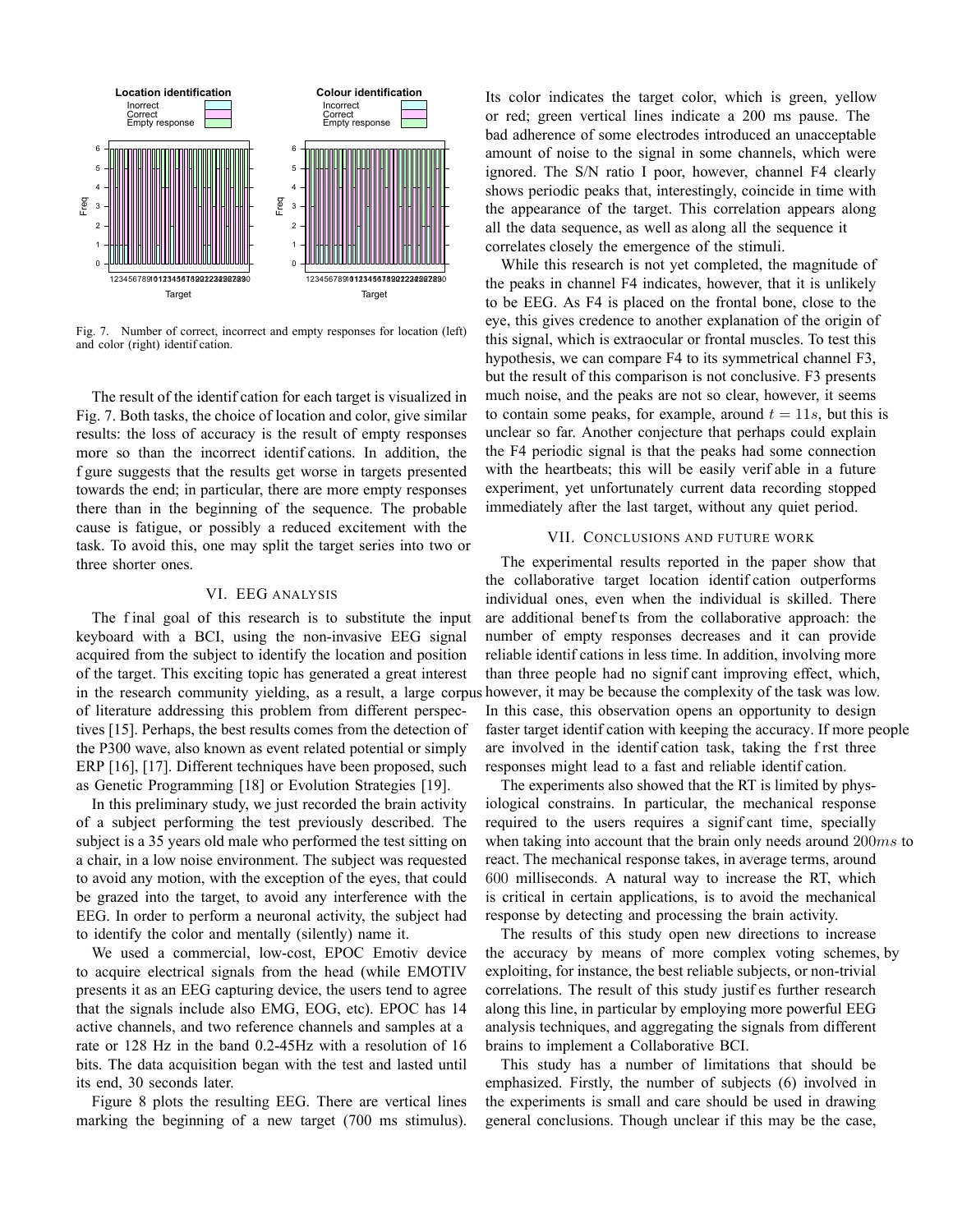

Fig. 8. EEG of a male, 35 years old, subject performing the target identif cation task. The arrival of a target is marked with a vertical line of the same color than the target (green, yellow or red), grey vertical lines correspond to pauses without target in the screen.

the selection of the subjects might also have biased the results, since they were relatively young subjects (around 30 years old), almost all were males (f ve out of six), and with a high educational level (PhDs) in engineering. In addition, this study has not addressed important topics, such as potential correlations between the color and location responses, or the effects of a complex and stressful environment to subjects responses, all topics intended to be addressed in future research.

## ACKNOWLEDGMENT

The research was carried out at the Jet Propulsion Laboratory, California Institute of Technology, under a contract with the National Aeronautics and Space Administration. Dr Barerro was supported by the University of Alcalá Mobility Grant. The authors gratefully acknowledge the support by the UK EPSRC Global Engagements grant EP/K004638/1.

#### **REFERENCES**

[1] Y. Wang and T.-P. Jung, "A collaborative brain-computer interface for improving human performance." *PloS one*, vol. 6, no. 5, p. e20422, Jan. 2011. [Online]. Available: http://dx.plos.org/10.1371/journal.pone. 0020422

- [2] J. Millan, F. Renkens, J. Mourino, and W. Gerstner, "Noninvasive brain-actuated control of a mobile robot by human eeg," *Biomedical Engineering, IEEE Transactions on*, vol. 51, no. 6, pp. 1026–1033, june 2004.
- [3] A. Stoica, "Aggregation of bio-signals from multiple individuals to achieve a collective outcome," Patent USPTO 20 120 203 725, 01 19, 2011.
- [4] M. P. Eckstein, K. Das, B. T. Pham, M. F. Peterson, C. K. Abbey, J. L. Sy, and B. Giesbrecht, "Neural decoding of collective wisdom with multi-brain computing." *NeuroImage*, vol. 59, no. 1, pp. 94–108, Jan. 2012.
- [5] A. Stoica, "Multimind: Multi-brain signal fusion to exceed the power of a single brain," in *Emerging Security Technologies (EST), 2012 Third International Conference on*, sept. 2012, pp. 94 –98.
- [6] R. Poli, C. Cinel, F. Sepulveda, and A. Stoica, "Improving decisionmaking based on visual perception via a collaborative brain-computer interface," in *2013 IEEE International Multi-Disciplinary Conference on Cognitive Methods in Situation Awareness and Decision Support (CogSIMA)*, Feb 2013.
- [7] P. R. Laughlin, E. C. Hatch, J. S. Silver, and L. Boh, "Groups perform better than the best individuals on letters-to-numbers problems: effects of group size." *Journal of Personality and Social Psychology*, vol. 90, no. 4, pp. 644–651, 2006.
- [8] F. Galton, "Vox populi," *Nature*, no. 75, pp. 450–451, 1907.
- [9] R. Sorkin, C. J. Hays, and R. West, "Signal-Detection Analysis of Group Decision Making," *Psychological Review*, vol. 108, pp. 183–203, 2001.
- [10] R. Poli, C. Cinel, A. Matran-Fernandez, F. Sepulveda, and A. Stoica,